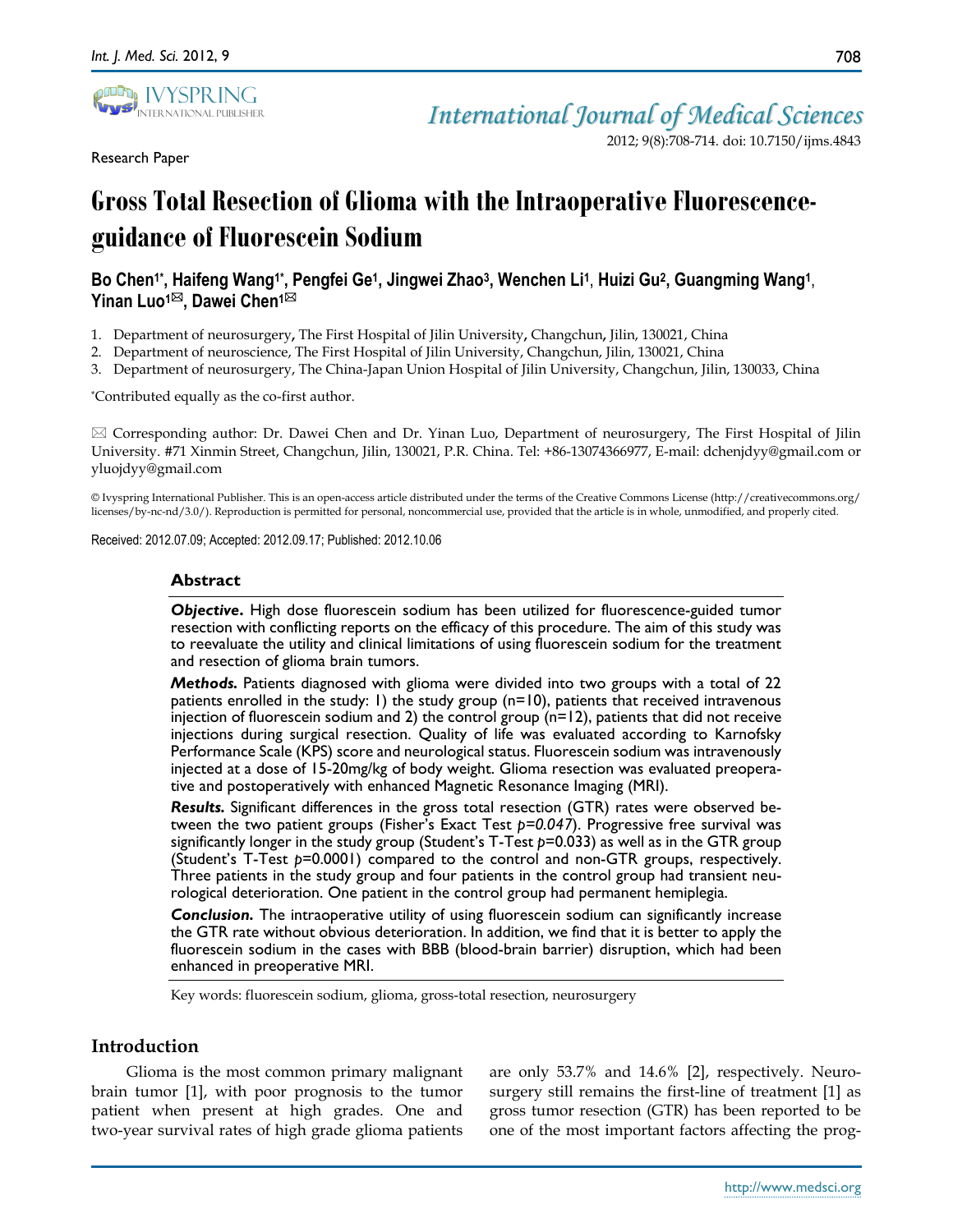nosis and survival rate of glioma patients [3, 4]. However, increasing GTR remains a serious challenge to neurosurgeons as it is difficult to distinguish the tumor boundary from normal brain parenchyma due to the infiltrating nature of gliomas [5, 6]. Accumulating data suggest that intraoperative application of high dose fluorescein sodium guided resection could significantly increase the GTR rate [5, 7] while other reports questioned the usefulness of this technique [8, 9]. In the present study, we reevaluate the utility of fluorescein sodium-guided surgery in gliomas.

## **Clinical Materials and Methods**

#### **Patient population**

The study approval was granted by the Ethics Committee of The First Hospital of Jilin University. Every patient was informed about the benefits and risks of the study, all the patients had signed the written informed consent. To generate a homogeneous group, factors with potential influence on the results were all considered; including percentages of high-grade gliomas in each cohort, tumor location, tumor size, KPS score, and blood-brain barrier (BBB) disruption. Although a slight but non-significant trend towards factors leading to distribution bias were apparent in the present study, each cohort, of patients was homogeneous. Exclusion criteria included diabetes, severe heart disease, and special locations such as bilateral location, corpus callosum invasion, midline, basal ganglia, posterior fossa and brain stem, preoperative KPS scores less than 60, and maximum diameter of tumor < 1 cm or >5 cm. A total of 22 patients with gliomas conformed to the conditions of this prospective study from June 2010 to June 2011. Among the twenty-two patients, ten were treated by fluorescence-guided neurosurgical resection with fluorescein sodium (study group) and twelve were treated without the use of fluorescence during neurosurgical resection (control group). In the study group, there were six female patients and four male patients, whose ages ranged from 31 to 67 years. The mean age of patients in the study group was 50.7 ± 10.4 (median 50 years). Duration of disease ranged between 10 to 180 days (mean 60 days). Preoperative KPS score was  $78 \pm 9.2$ , (median = 80). Nine patients were contrast-enhanced in preoperative MRI, and intraoperatively stained by gross labeling with fluorescein sodium. The control group consisted of 12 patients, including five female and seven male patients, whose ages ranged between 41 and 64 years. The mean age was  $51.8 \pm 6.8$  (median 50.5 years). Duration of disease ranged between 20 to 180 days (mean= 62 days). Preoperative KPS was  $79.2 \pm 10.8$ 

(median 80). KPS scores were re-evaluated one week postoperatively. In all patients, the extent of resection was identified by MRI less than one week after surgery. Gross-total resection is defined as resection without visual residual enhancing tumor [5]. To evaluate the effect of GTR on progression free survival, patients were divided into two groups according to the extent of resection postoperatively.

#### **Surgical Procedure and Policy**

Craniotomy was performed after general anesthesia. After the dura at the craniotomy site was opened, fluorescein sodium (diluted into 1 %, 5 ml; Alcon, USA, 5ml: 500mg, import drug ID was H20090507) was injected intravenously. Vital signs were monitored for 15 minutes. Following confirmation that no skin rash was present, 10 ml of high dose fluorescein sodium (diluted into 10%, 15-20mg/kg) was injected intravenously without abnormalities. The staining of tumor began to develop from light yellow to deep yellow after 5 to 10 minutes, which was visible to the naked eye. The visible yellow stained region of the tumor was resected entirely using a standard microsurgical procedure with white-light illumination. Following surgery, resected tissue with three-color degrees was submitted to histology for further examination.

## **Statistical Analysis**

The Fisher's Exact Test was used to evaluate the significance in the difference between GTR rates in patients of the study group who underwent fluorescein sodium and those who did not. Student's T-Test was used to evaluate the significance of age and KPS score pre- and post-operation in difference between the study group and control group as well as the difference towards progressive free survival time between GTR and non-GTR group. The Fisher's Exact Test was performed with SPSS 13.0 software. And Student's T-Test was performed with EXCEL software. Significance was assigned at a probability value of less than 0.05.

## **Results**

## **Fluorescein Sodium Staining**

Three color degrees of staining were observed that were deep yellow, light yellow and negatively stained. Normal brain parenchyma remained unstained. Tumor stained with yellow was easily identified from the normal brain parenchyma (Fig. 1A-C). Most of the patients  $(n=9)$  within the study group (n=10) had tumors that were positively stained with fluorescein sodium. The case that did not have a pos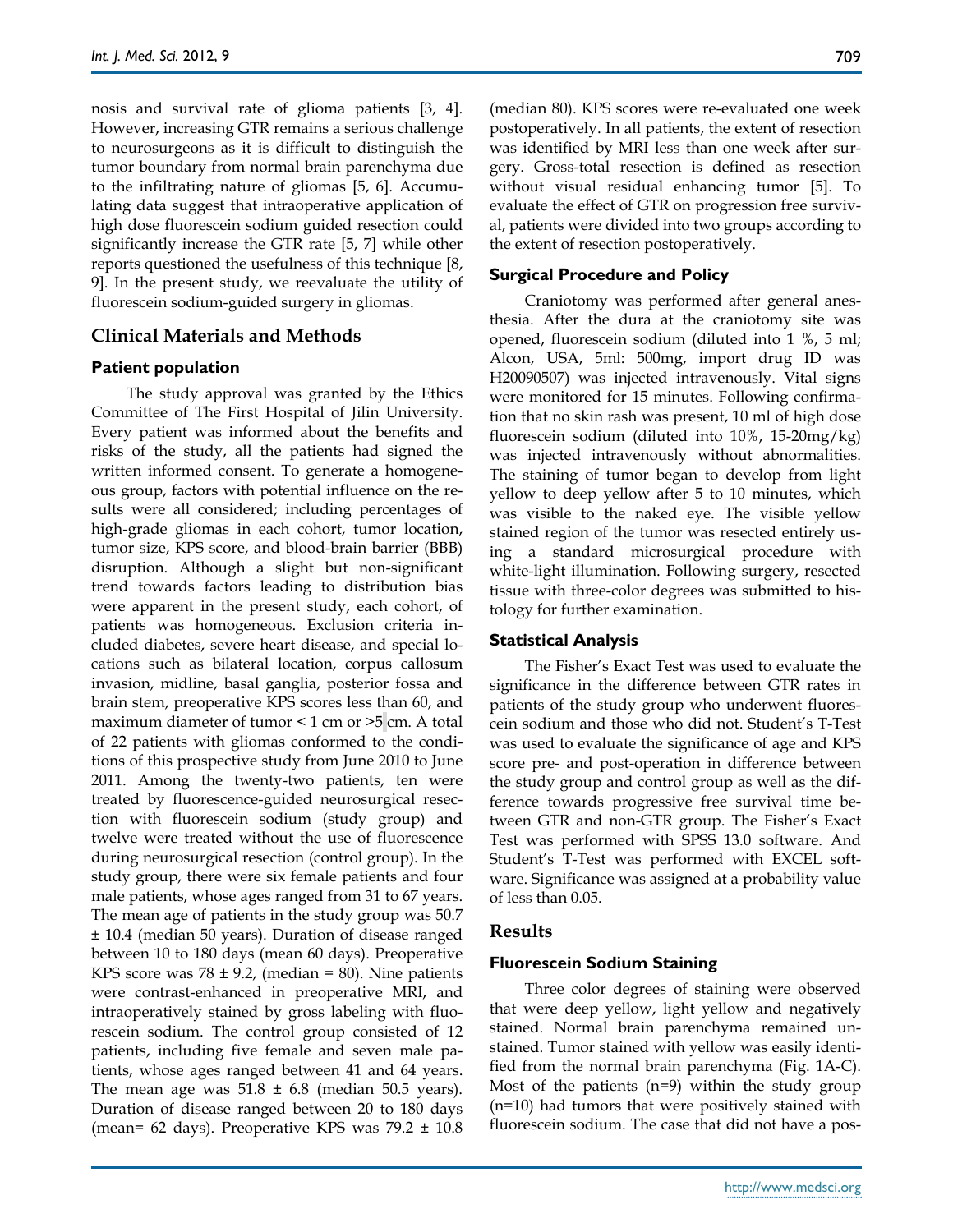itively stained tumor was subsequently identified to have a grade II glioma. Meanwhile, we reviewed pre-operative enhanced MRI and found that the edges of the tumor were not clearly enhanced.

#### **Extent of Surgery**

Fluorescence-guidance of fluorescein sodium can increase the GTR rate. Ten patients received fluorescein sodium. Of the ten patients, GTR was completed in eight patients (GTR rate 80%) and STR was completed in two patients (20%). In the control group, there were only four patients who had received GTR (GTR rate 33.3%) and eight patients who had received STR (66.7%). There was a significant difference in GTR rate between two groups (Fisher's Exact Test *p=0.047*).

#### **Post-operation**

Postoperatively, patients accepted general treatment such as reducing intracranial pressure, preventing infection and controlling epilepsy. Yellow staining of sclera, skin and urine disappeared in approximately 24 hours. There were no abnormal changes observed during routine blood or urine examination or with the liver and kidney function test. The extent of tumor resection was identified by enhanced MRI one week postoperatively. All the patients were treated with γ-knife radiotherapy with or without postoperative temozolomide chemotherapy.

#### **Histological examination**

In the study group, four astrocytomas (WHO grade II), three anaplastic astrocytomas (WHO grade III) and three GBM (WHO grade IV) were identified. The characteristics of tumor tissue from the three yellow stained regions were different. In the deeply stained yellow region (Fig. 2A, Fig. 2D), tumor cells were densely packed, significantly atypical, multinuclear, and mitotic with necrosis visible in the tumor cells and necrotic degeneration of the surrounding

tumor tissue accompanied with vascular endothelial cell proliferation. The sample from faintly yellow stained area (Fig. 2B, Fig. 2E), had a low density of scattered tumor cells and scattered vascular endothelial proliferation. From the negatively stained area (Fig. 2C, Fig. 2F), there were rare or no tumor cells, no endothelial cell proliferation or visible necrosis. In the control group, there were five astrocytomas (WHO grade II), three astrocytomas (WHO grade III) and four GBM (WHO grade IV).

#### **Postsurgical complications**

Three cases in the study group and four patients in the control group experienced transient verbal and motor dysfunction, and gradually recovered after symptomatic treatment. One patient in the control group had permanent hemiplegia. Follow-up in twenty patients ranged from six to ten months after the operation. In the study group, eight patients confirmed they were free of symptoms with no evidence of recurrence. Two patients from the study group recurred, but are still alive. In the control group, five patients had recurrence including two patients that died after their glioma recurred. The mean progressive free survival time was more than 7.2 months in the study group and more than 5.4 months in control group. In addition, it was more than 7.4 months in GTR group and 4.8 months in non-GTR group. There was a significant difference in the progressive free survival time between the study group and control group (Student t-test *p*=0.033) as well as between GTR group and non-GTR group (Student t-test *p*=0.0001). Post-operative KPS score was  $75.5 \pm 8.3$  (median 77.5) and  $75.8 \pm 10.2$  (median 80) in the study group and control group, respectively. There was no significant decrease between the postoperative KPS score and preoperative KPS score (Student t-test *p*>0.05). The results are summarized in Tables 1 and 2.



**Fig. 1:** A-B: Tumor tissue was stained by fluorescein sodium presenting deep to light yellow color. C: Normal parenchyma was not stained.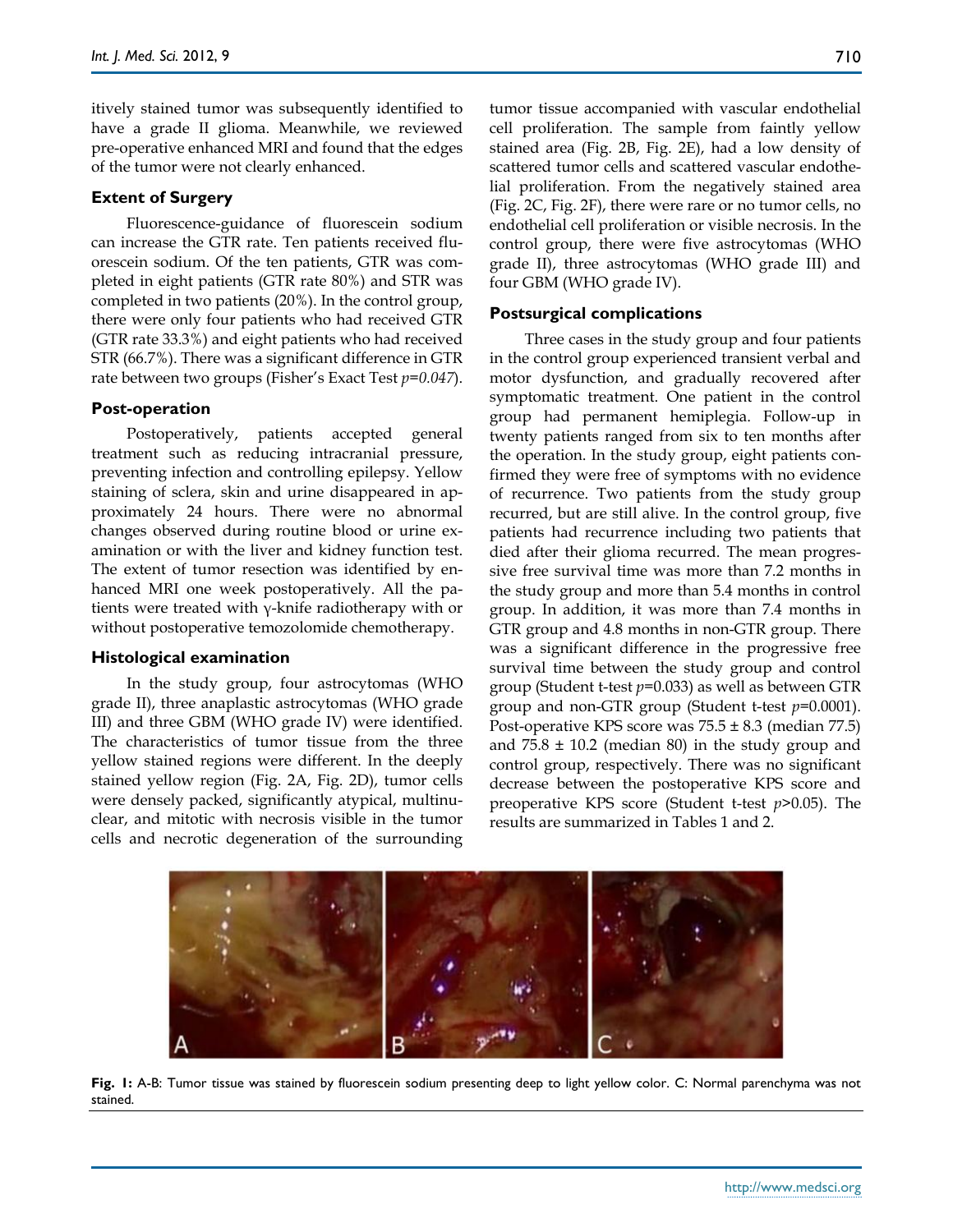

Fig. 2: Histology of glioma tissue in study group (HE, original magnification×200). A-C: High grade glioma. D-F: Low grade glioma. A and D: Deep yellow stained region: dense tumor cells, which were significantly atypical, multinuclear, mitosis, with prominent endothelial proliferation; B and E: Light stained region: less dense tumor cells with scattered endothelial proliferation; C and F: Negative stained region: very rare tumor cells without endothelial proliferation.

| Table 1. Summary of the characteristics of two groups |  |  |  |  |
|-------------------------------------------------------|--|--|--|--|
|-------------------------------------------------------|--|--|--|--|

| Group                                 | Study           | Control        |
|---------------------------------------|-----------------|----------------|
| number of patients                    | 10              | 12             |
| sex                                   |                 |                |
| fm                                    | $\overline{4}$  | 5              |
| m                                     | 6               | 7              |
| $age(yrs)$ #                          |                 |                |
| range                                 | 31 to 61        | 41 to 64       |
| mean                                  | $50.7 \pm 10.4$ | $51.8 \pm 6.8$ |
| median                                | 50              | 50.5           |
| Location                              |                 |                |
| non-eloquent area                     | $\overline{7}$  | 9              |
| eloquent area                         | 3               | 3              |
| symptom/sign                          |                 |                |
| intermittent headache                 | $\overline{7}$  | $\,8\,$        |
| hemiparesis and/or aphasia            | 4               | 6              |
| seizure                               | $\overline{2}$  | 3              |
| KPS score##                           |                 |                |
| preoperative                          | 78.0 (9.2)      | 79.2 (10.8)    |
| postoperative                         | 75.5(8.3)       | 75.8 (10.2)    |
| extent of tumor resection             |                 |                |
| $GTR*$                                | $\,$ 8 $\,$     | $\overline{4}$ |
| <b>STR</b>                            | $\overline{2}$  | 8              |
| Follow up 6-10 months                 |                 |                |
| Recurrence                            | $\overline{2}$  | 7              |
| Progressive free survival (months) ** | 7.2             | 5.4            |

# No significant difference between two groups, Student t-test (p>0.05)

## No significant difference between preoperative and postoperative KPS score in the two groups, Student t-test (p>0.05).

\* Significant difference between two groups, Fisher's Exact Test (p=0.047)

\*\* Significant difference between two groups, Student t-test (p=0.033)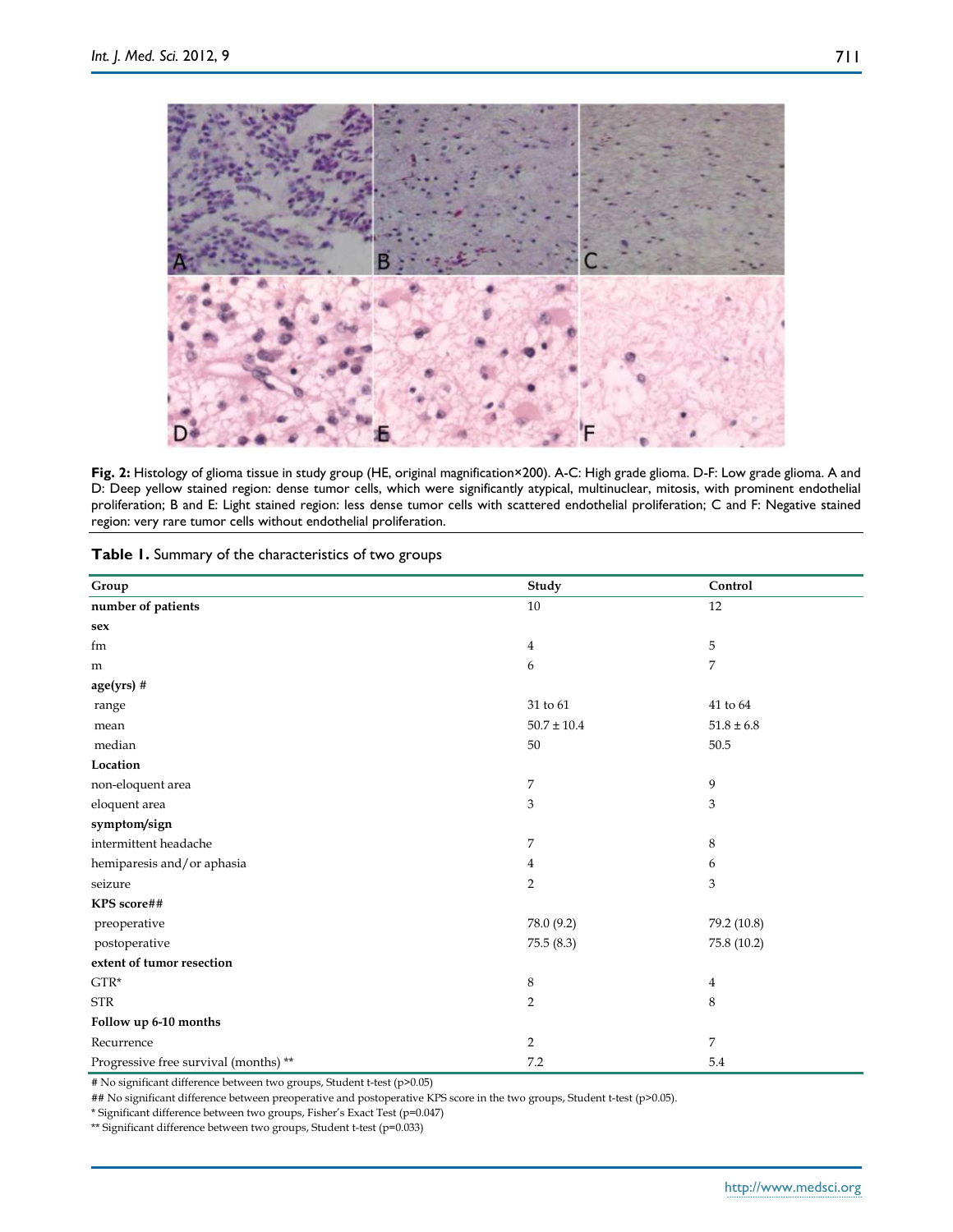|  | Table 2. Progressive free survival between GTR and non-GTR group |  |  |  |  |  |
|--|------------------------------------------------------------------|--|--|--|--|--|
|--|------------------------------------------------------------------|--|--|--|--|--|

| Groups                               | <b>GTR</b> | Non-GTR |
|--------------------------------------|------------|---------|
| Number of patients                   | 12         | 10      |
| * Progressive free survival (months) | 7.4        | 4.8     |

\* Significant difference between two groups, Student t-test (p=0.0001)

## **Discussion**

The boundary between gliomas and brain parenchyma is difficult to discern due to their characteristic invasiveness, making it more difficult to resect these tumors completely. There is a growing amount of evidence indicating that the extent of tumor resection is a major factor dictating the postoperative survival of patients [2-4, 7, 10]. Over the past six decades, a variety of innovative techniques have been developed by neurosurgeons to increase the efficacy of resecting primary malignant brain tumors such as intraoperative ultrasound, neuronavigation, intraoperative MRI, cortical stimulations and fluorescence-guided resection [11, 12]. Among these methods, fluorescence-guided resection has shown great promise because it allows intraoperative visualization of tumor boundaries, which are otherwise difficult to recognize [1, 5, 6, 13-17].

Though the significant increase in the extent of resection using high dose of fluorescein sodium, the efficiency of using fluorescein sodium is still controversial, as some studies have described little color contrast between the tumor and surrounding brain tissue [8, 9]. We observed that lightly stained areas in eight patients from the study group included part of adjacent edematous areas, which were outside of enhanced tumor areas in preoperative MRI. Similarly, the vague staining in the boundary areas of some cases was also seen in studies using 5-aminolevulinic acid (5-ALA), another fluorescent agent used in glioma resection. Using 5-aminolevulinic, Ricardo et al [18] found that these vague areas corresponded with areas where tumor cells infiltrate brain tissue potentially beyond the gadolinium-enhancing border of the tumor, which was not visible in postoperative MRI [19]. We hypothesized that this mechanism may also apply when using fluorescein sodium. Obviously, resection of these areas may be beneficial for reducing recurrence and malignant progression. Many other studies have indicated that utilizing high doses of fluorescein sodium was a useful intraoperative fluorescence-guide agent even without any specific visualization equipment [5, 7, 20].

Shinoda et al [7] reported that GTR was signifi-

cantly increased by using fluorescein sodium to visualize brain tumors. In this study, high doses of fluorescein sodium (20 mg/kg) were applied intravenously into thirty-two patients resulting in an achieved GTR in twenty-seven patients (84.4%), a significantly greater difference in GTR compared with controls. Koc et al [5], performed significantly higher rates of GTR by using fluorescein-sodium-guidance. In their study, forty-seven patients were recruited into the study group, and GTR was achieved in thirty-nine patients (83%) compared with eighteen patients (54.5%) in the control group. They also investigated the factors affecting survival, including GTR, KPS and age, which were significantly associated with prognosis. In both of these studies, the utility of high-dose fluorescein sodium in surgical resection of low-grade glioma was not evaluated. Combined approaches based on fluorescence agents and other visualization techniques seem to be more effective [14, 21].

In the present study, because we used a high dose of fluorescein sodium (15-20mg/Kg) there was no need for the use of a special surgical microscopic. The fluorescein sodium stained portions of the tumor were seen directly by the naked eye. The utility of fluorescein sodium in the operation of glioma was reevaluated and led to an improved GTR rate. Although the number of patients in our study was relatively small the GTR rate of the study group corresponded to previous data published in the literature [7]. Notably, the three GTR cases of low-grade glioma were clearly stained, which corresponded with preoperative enhanced MRI. Although one low-grade glioma without clear staining was not enhanced in preoperative MRI, we were able to resect the vaguely stained areas in non-eloquent region of the three low-grade glioma cases present in the study group. Resection of the low-grade gliomas in the study group resulted in a progressive free survival time of more than six months, indicating that fluorescein sodium may be useful in the treatment of low-grade glioma. Also, resection of the vaguely stained areas could be associated with reduced recurrence and malignant progression. In the control group, we identified five STR cases that were confirmed by using postoperative MRI. Originally, these tumors were mistakenly iden-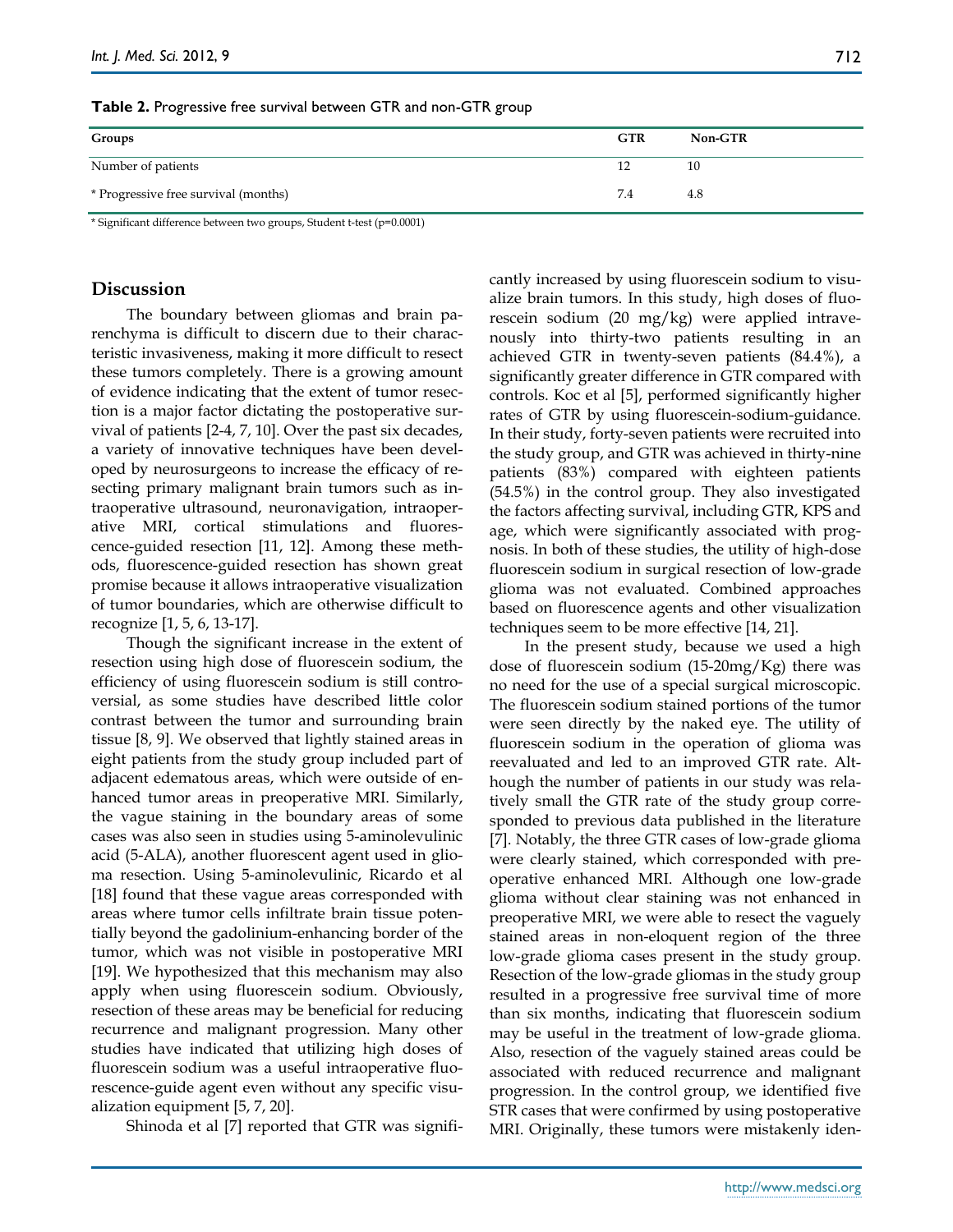tified as GTR intraoperatively. Because the tumors in the study group were completely resected, we hypothesized that fluorescein sodium may help neurosurgeons to complete GTR of glioma, which would instead be STR without fluorescein sodium guidance. Since this study was not designed to evaluate survival, we were unable to accurately calculate a median survival time, especially since there are patients remaining alive in each group. However, there was a significant trend towards progressive free survival time between the study group and control group (Student's T-Test *p*=0.033) as well as between the GTR group and non-GTR group (Student's T-Test *p*=0.0001) based on results obtained during postoperative follow up. Homogenization of other factors that may influence survival resulted in us being able to conclude that the benefit was due to the increased GTR rate. Histological examination of the tumor in the study group indicated that the yellow stained location was consistent with most of the glioma tissue. Exclusive staining of glioma tumor tissue with fluorescein sodium instead of normal brain tissue may be associated with the blood brain barrier disruption induced by the invasiveness of glioma [7], facilitating easy fluorescein sodium penetration into the tumor lesion. In both high-grade and low-grade stained areas, the degree of fluorescein sodium staining was positively correlated with tumor cell density. In positively stained areas, there were greater numbers of tumor cells (Fig. 2A-B, Fig. 2D-E) compared to the non-stained areas of the brain where almost none tumor cells were observed (Fig. 2C, Fig. 2F). These staining patterns indicated that resecting all of the positively yellow stained areas could result in achieving GTR. Of the ten patients in the study group, only one did not have significant fluorescein sodium staining of the tumor due to a disrupted BBB detected in the preoperative MRI.

Fluorescein sodium is a fluorescence agent commonly used in clinical examinations such as ophthalmoscopic examinations and visualization of the retina [7]. Use of fluorescein sodium is very safe although an anaphylactic reaction was previously reported in one case report [22]. In our study, before injection of high dose fluorescein sodium, we performed allergy testing and monitored the vital signs in the event of an adverse reaction. Because radiotherapy and chemotherapy was confirmed to be significant prognostic factors for survival [23, 24], in our study, all patients were advised to receive  $\gamma$ -knife radiotherapy with or without chemotherapy of temozolomide postoperatively.

#### **Conclusion**

High dose of fluorescein sodium was indeed a useful agent for the resection of glioma. It is a simple, convenient, effective and inexpensive technique compared with other techniques. Although GTR was achieved in most glioma patients, some residual tumor cells remained, necessitating the need for postoperative adjuvant therapy. Because fluorescein sodium stained significantly in cases of BBB disruption, we suggest that the fluorescein sodium is best used in the cases with BBB disruption.

#### **Acknowledgments**

We would like to thank Melanie R Rutkowski for critical reading and editing of the manuscript.

#### **Competing Interests**

The authors have declared that no competing interest exists.

#### **References**

- 1. Babu R,Adamson C. Fluorescence-Guided Malignant Glioma Resections. Curr Drug Discov Technol. 2012; [Epub ahead of print].
- 2. Shinoda J, Sakai N, Murase S, et al. Selection of eligible patients with supratentorial glioblastoma multiforme for gross total resection. J Neurooncol. 2001; 52: 161-71.
- 3. Stummer W, Reulen HJ, Meinel T, et al. Extent of resection and survival in glioblastoma multiforme: identification of and adjustment for bias. Neurosurgery. 2008; 62: 564-76.
- 4. Tykocki T, Michalik R, Bonicki W, et al. Fluorescence-guided resection of primary and recurrent malignant gliomas with 5-aminolevulinic acid. Preliminary results. Neurol Neurochir Pol. 2012; 46: 47-51.
- 5. Koc K, Anik I, Cabuk B, et al. Fluorescein sodium-guided surgery in glioblastoma multiforme: a prospective evaluation. Br J Neurosurg. 2008; 22: 99-103.
- 6. Kabuto M, Kubota T, Kobayashi H, et al. Experimental and clinical study of detection of glioma at surgery using fluorescent imaging by a surgical microscope after fluorescein administration. Neurol Res. 1997; 19: 9-16.
- 7. Shinoda J, Yano H, Yoshimura S, et al. Fluorescence-guided resection of glioblastoma multiforme by using high-dose fluorescein sodium. Technical note. J Neurosurg. 2003; 99: 597-603.
- 8. Ichioka T, Miyatake S, Asai N, et al. Enhanced detection of malignant glioma xenograft by fluorescein-human serum albumin conjugate. J Neurooncol. 2004; 67: 47-52.
- 9. Kuroiwa T, Kajimoto Y, Ohta T. Development of a fluorescein operative microscope for use during malignant glioma surgery: a technical note and preliminary report. Surg Neurol. 1998; 50: 41-9.
- 10. Buckner JC. Factors influencing survival in high-grade gliomas. Semin Oncol. 2003; 30: 10-4.
- 11. Litofsky NS, Bauer AM, Kasper RS, et al. Image-guided resection of high-grade glioma: patient selection factors and outcome. Neurosurg Focus. 2006; 20: E16.
- 12. Hammoud MA, Ligon BL, elSouki R, et al. Use of intraoperative ultrasound for localizing tumors and determining the extent of resection: a comparative study with magnetic resonance imaging. J Neurosurg. 1996; 84: 737-41.
- 13. Ritz R, Daniels R, Noell S, et al. Hypericin for visualization of high grade gliomas: first clinical experience. Eur J Surg Oncol. 2012; 38: 352-60.
- 14. Feigl GC, Ritz R, Moraes M, et al. Resection of malignant brain tumors in eloquent cortical areas: a new multimodal approach combining 5-aminolevulinic acid and intraoperative monitoring. J Neurosurg. 2010; 113: 352-7.
- 15. Eljamel MS, Goodman C,Moseley H. ALA and Photofrin fluorescence-guided resection and repetitive PDT in glioblastoma multiforme: a single centre Phase III randomised controlled trial. Lasers Med Sci. 2008; 23: 361-7.